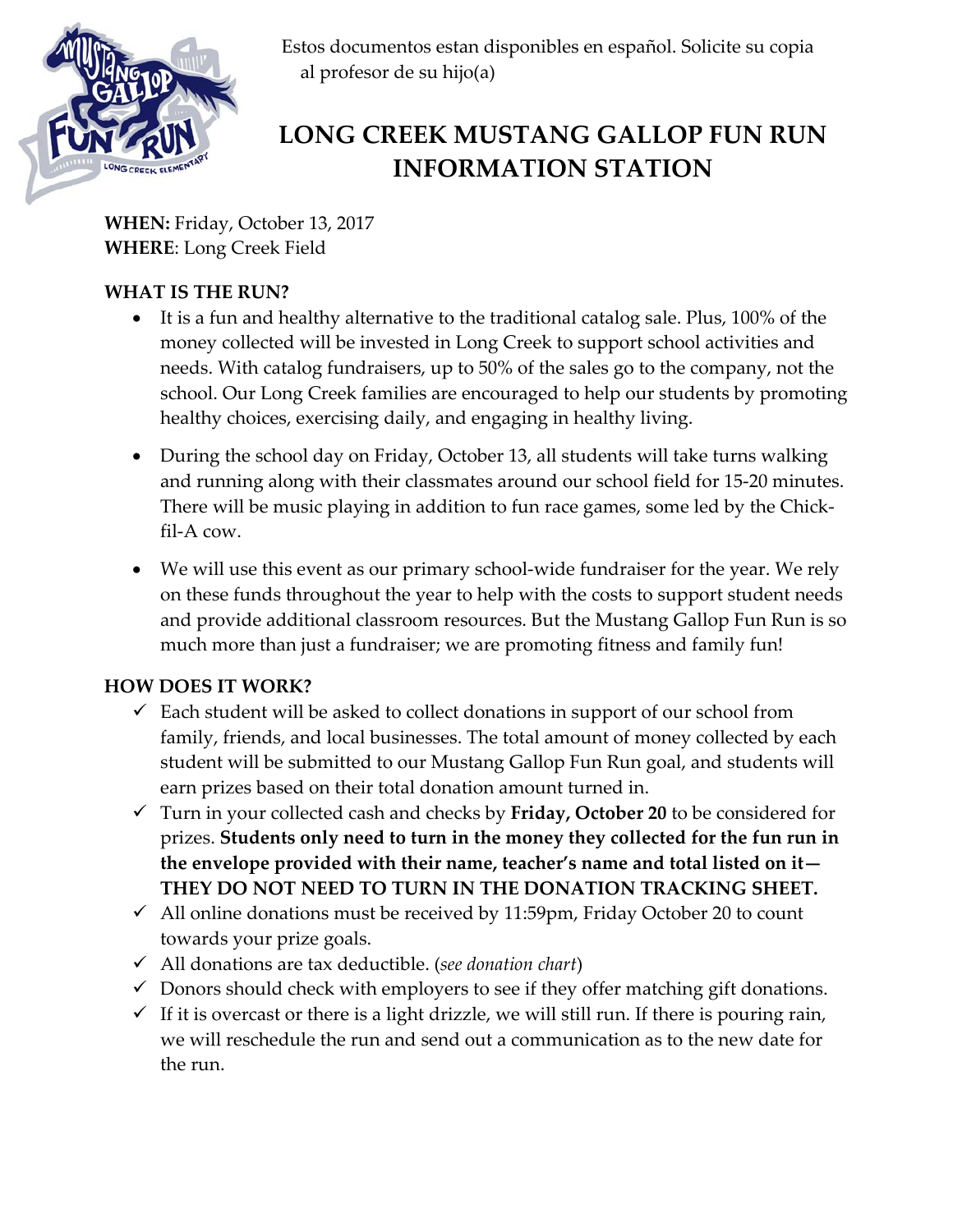

#### **WHAT SHOULD I SAY TO SPONSORS?**

There is an enclosed script for children to use when asking for donations as well as some tips on how to seek out donations from family, friends, and coworkers. Tell your sponsors that state, federal, and local funding continues to decline for public schools. Our PTO is committed to support funding for our students for things like specialized training for teachers, resources, literacy and anti-bullying programs.

#### **HOW MUCH SHOULD EACH FAMILY RAISE?**

Our school-wide school goal is **\$25,000** and our suggested individual goal is **\$50**. **However, we simply ask that you do your best to help the school**. We hope to make this an annual fundraiser and community event for our Mighty Mustangs. We know that so many families show support in such a variety of ways, so the important thing is to come, have fun, and support the community. We are hoping to have 100% participation in making this an exciting and successful event for the entire school.

#### **WHAT TO WEAR**

Each grade will be asked to wear the same colored shirt the day of the Fun Run. Kindergarten-Blue; 1st grade-- Green; 2nd grade--Yellow; 3rd grade-- Red; 4th grade--Orange; 5th grade-- White. Students can wear "personality" bottoms on Fun Run Day.

### **TO PREPARE FOR THE RUN**

Eat a healthy breakfast before the run. Wear running/tennis shoes and comfortable attire. Come with a great running attitude.

### **WHAT IF I CAN'T COME TO THE RUN**

Although you will be missed, your family can still participate by collecting donations (and being eligible for some great prizes).

Also, we need to **BORROW** coolers of ice and tents for various stations the day of the run, and will need lots of 8oz bottles of water for the kids to drink after they run**?**

### **COME OUT & CHEER**

We hope that family members will be able to come and cheer on their Long Creek Mustangs as they run. **All children will be running on October 13.** Schedules of exact times will be sent out closer to the day of the Fun Run.

### **VOLUNTEERING**

It is FUN and very much appreciated! We cannot do this without all of the great parent and family volunteers we have at Long Creek! Please see the PTO website at [www.longcreekpto.com](http://www.longcreekpto.com/) for the Sign-Up Genius to help out!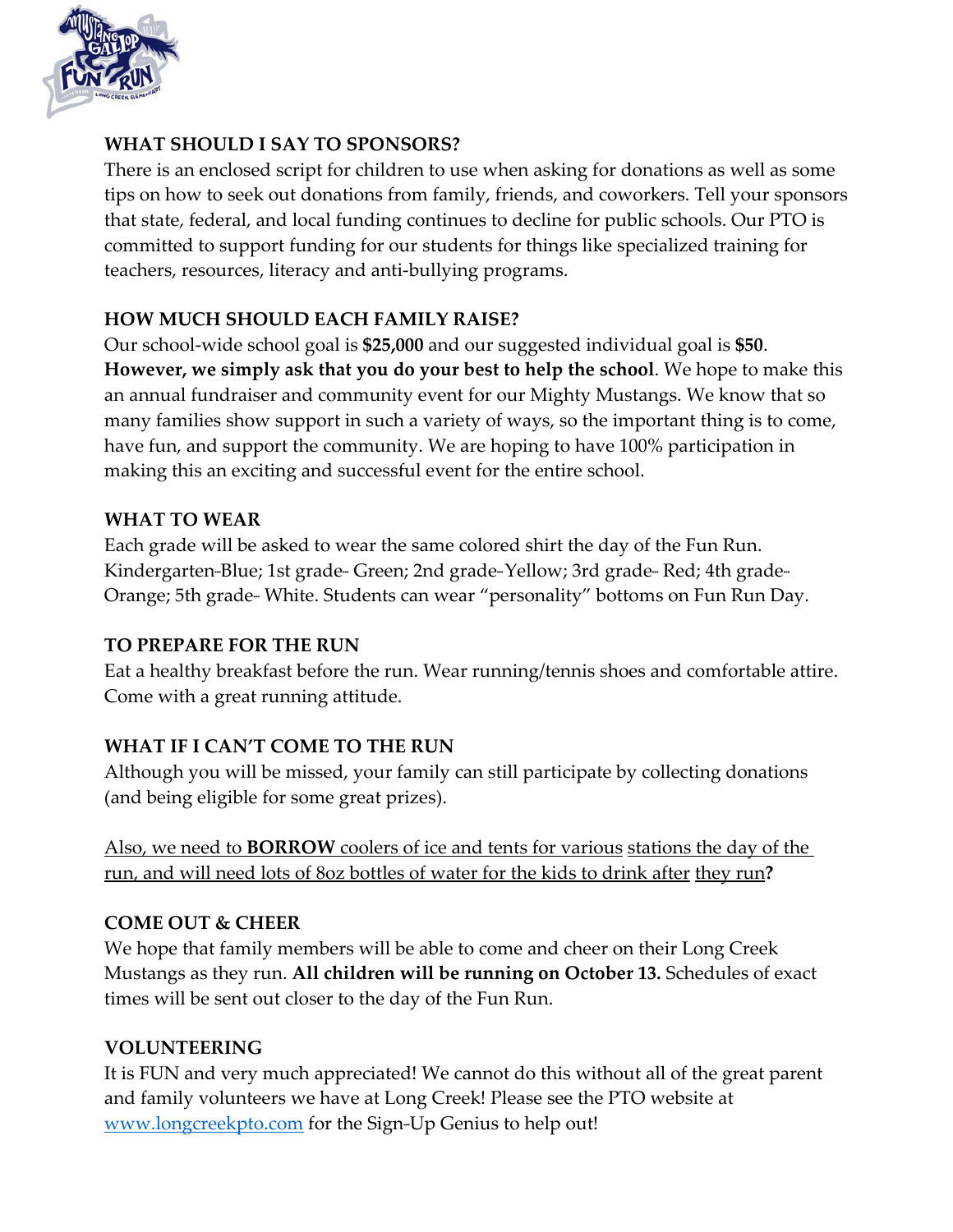

# **DONATION CHART**

Student's Name: The Contract Contract Contract Contract Contract Contract Contract Contract Contract Contract Contract Contract Contract Contract Contract Contract Contract Contract Contract Contract Contract Contract Cont

# **Goal for the PTO is \$25,000 ~ Goal per student approx. \$50 ~ My goal is \$\_\_\_\_\_**

Donations are tax deductible. (Long Creek PTO is a 501(c)(3) nonprofit organization). *Receipts will be sent for amounts over \$250: for lesser amounts, your cancelled check is your receipt*. **Funds are due October 20 to the school for prize consideration.**

Additional FUN RUN donation forms: Available from the front office or the [www.longcreekpto.com.](http://www.longcreekpto.com/) Please make all checks and company matching **payable to Long Creek PTO**.

*Company Matching Funds Verification: A completed hard copy or a printed online copy of the company matching form must be submitted with the student's donations to receive credit.*

| <b>Donor's Name</b> | <b>Phone Number</b> | Donation Amount | Name of Matching<br>Company | Matching<br>\$\$ Amount |
|---------------------|---------------------|-----------------|-----------------------------|-------------------------|
|                     |                     |                 |                             |                         |
|                     |                     |                 |                             |                         |
|                     |                     |                 |                             |                         |
|                     |                     |                 |                             |                         |
|                     |                     |                 |                             |                         |
|                     |                     |                 |                             |                         |
|                     |                     |                 |                             |                         |
|                     |                     |                 |                             |                         |
|                     |                     |                 |                             |                         |
|                     |                     |                 |                             |                         |
|                     |                     |                 |                             |                         |
|                     |                     |                 |                             |                         |
|                     |                     |                 |                             |                         |
| Subtotal:           |                     | \$              |                             | \$                      |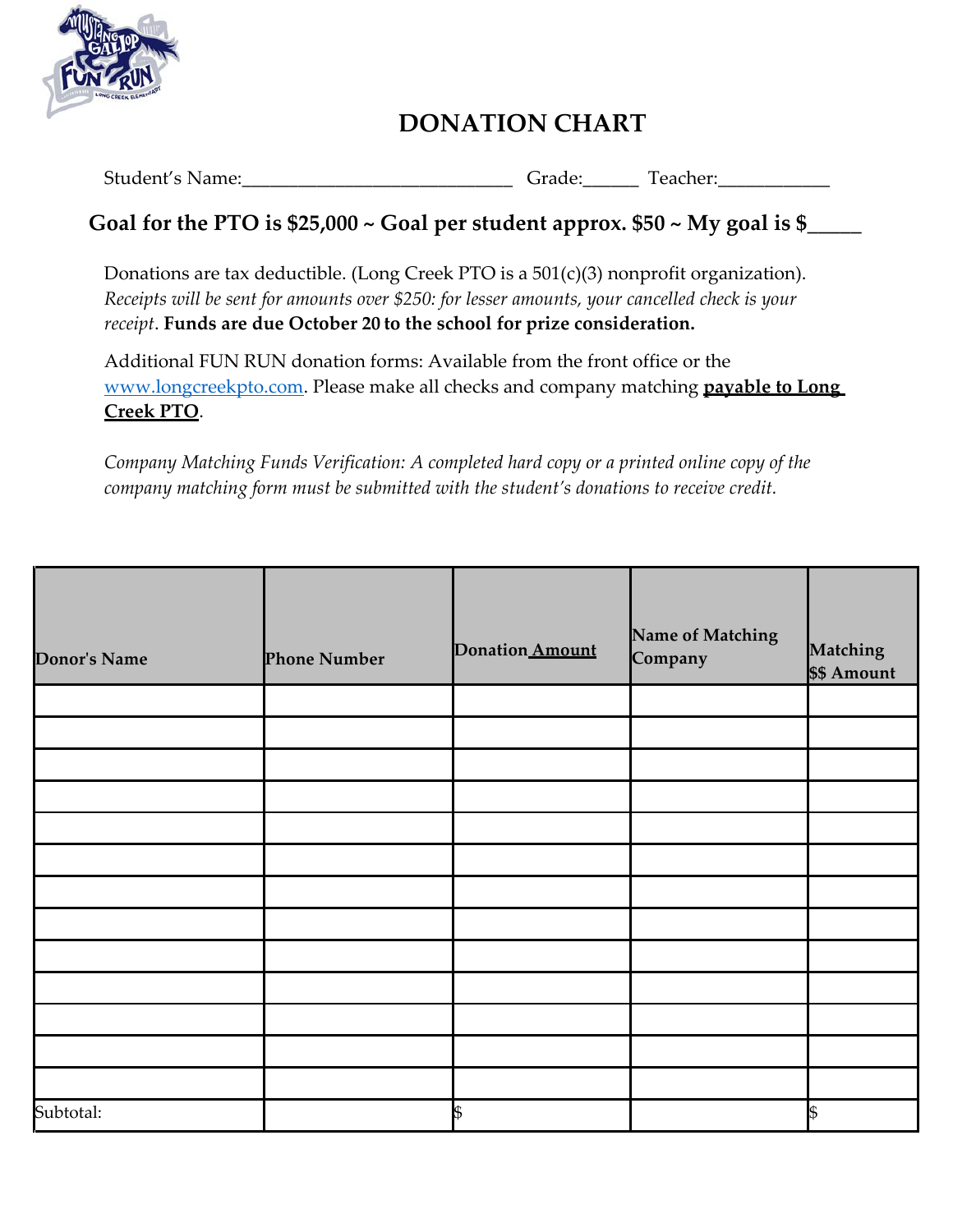

# **PRIZES**

**(***Prizes are constantly being added. Check [www.longcreekpto.com](http://www.longcreekpto.com/) for most current list***)**

## **Individual Prize Levels (See Sibling Plan on Reverse)**

- \$5 homework pass
- \$15–Silicon Fun Run bracelet
- \$30 Water Bottle
- \$50 Fun Run T-Shirt
- \$75 All students who reach this milestone will be placed in a drawing for a family dinner pack at Jason's Deli (15 students will win) \* (*each student gets one raffle ticket*)
- \$100 All students who reach this milestone will be placed in a drawing for a \$25 Sports Connection Gift Card (Two (2) students will win) \* *(each student gets two raffle ticket)*
- \$150 All students who reach this milestone will be placed in a drawing for Carolina Panthers Memorabilia. \* (*each student gets three raffle tickets*)
- \$200 All students who reach this milestone will be place in a drawing for two (2) months of riding lessons at Lenux Stables. \* (*each student gets four raffle tickets*)
- \$250 All students who reach this milestone will be placed in a drawing for a night at Great Wolf Lodge. \* (*each student gets five raffle tickets*)

## **Grand Prize**

Student who raises the most funds will win four (4) Disney One Day Park Hopper Passes.

## **School-wide Prizes**

- Top grade level Pizza Day
- Top three classes Popcorn parties
- \$5K Personality Day (for the entire school)
- \$15K Duct tape principal or other LC "celebrity" to the wall
- \$25K -Dance party if total goal met

*\*The number of raffle ticket increases by one as each fundraising level is reached.*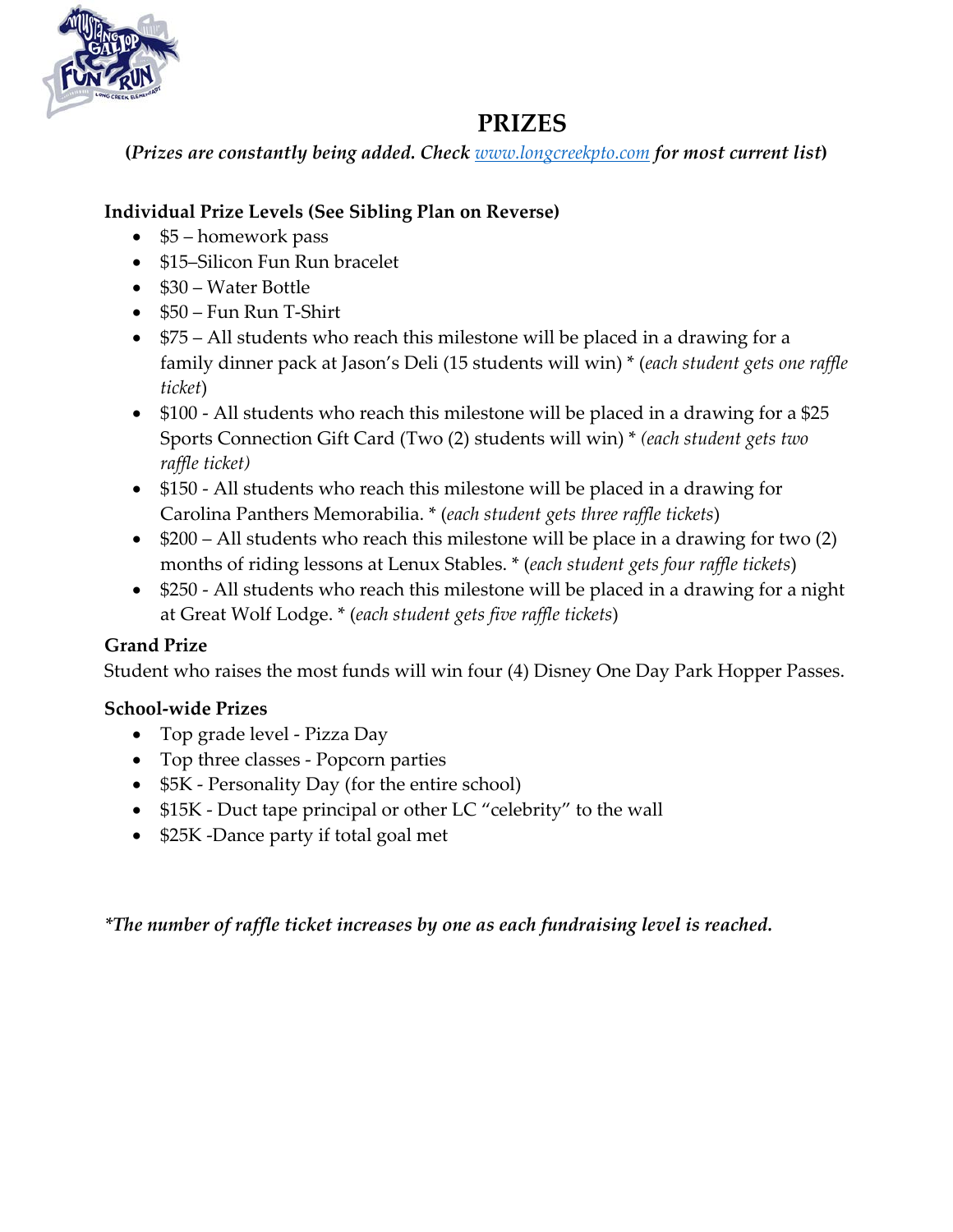

## **Sibling Plan**

- o Individual for the \$5 and \$10 tiers
- o Once \$30 tier is reached siblings receive prizes at one and a half
	- To get water bottles for each of two student families must raise \$45
	- To get water bottles for each of three student families must raise \$60
	- To get fun run t-shirts of each of two students families must raise \$75
	- To get fun run t-shirts for each of three students families must raise \$125
	- For higher levels raffle ticket prizes, two additional tickets will be given to families
		- Eg. At \$100 family with three students would receive the allotted level one raffle ticket each plus two additional "family entry" tickets. *This allows families with multiple students to have an equitable chance at prizes.*



**Sponsors and donors may be added after this printing. Check** [www.longcreekpto.com](http://www.longcreekpto.com/) **for the most current list.**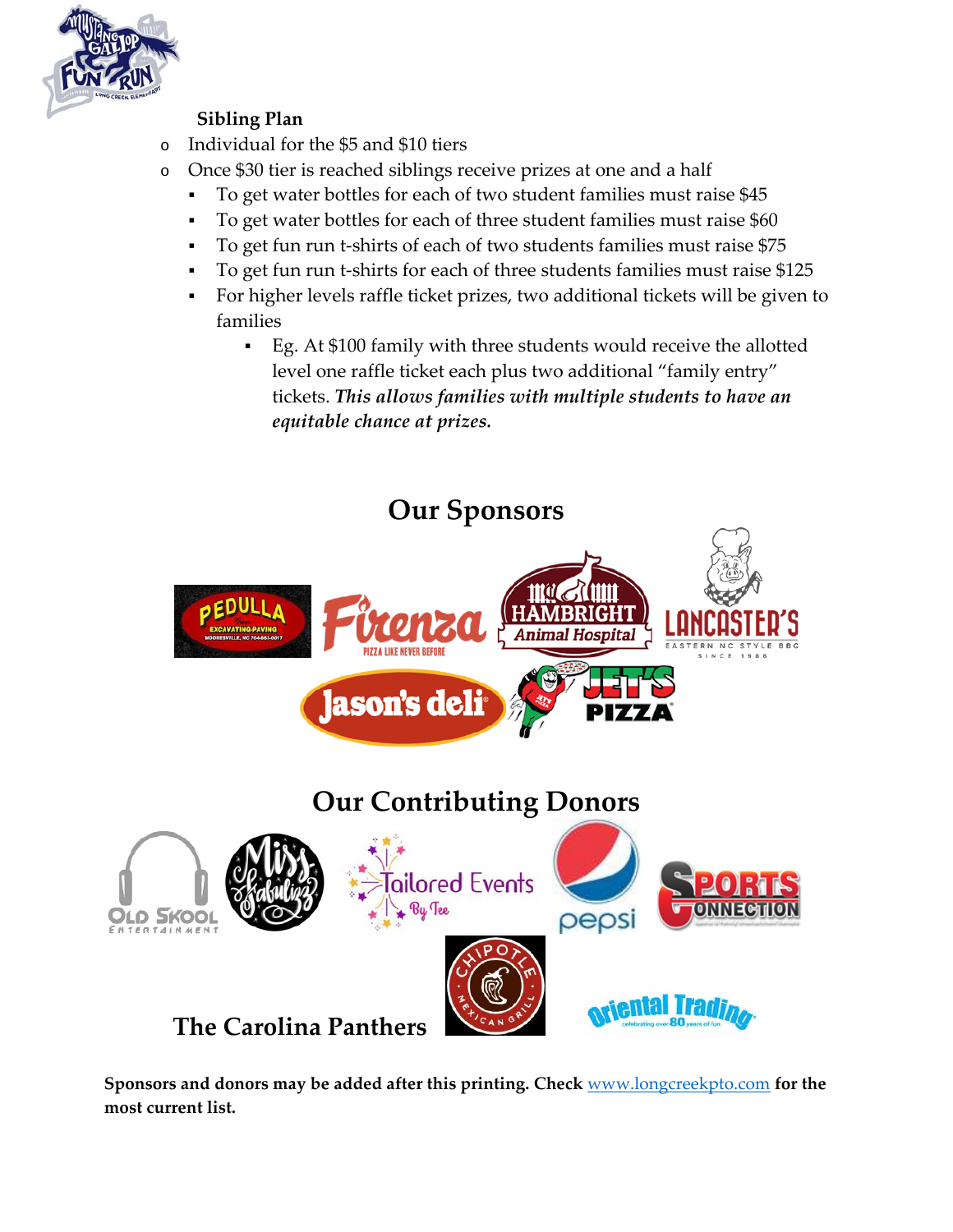

# **HOW TO ASK FOR A DONATION**

Student Script: "Hi, this is **INSERT STUDENT NAME HERE**. May I please speak with

I wanted to tell you about the Fun Run my school is having in a few days!

I will be helping my school to raise money for teacher training, and our literacy and anti-bullying programs. I will be running to earn money but not per lap and I will run for 20 minutes. Will you please make a donation? I will call you after I run on October 13 to tell about the fun run.

Thank you so much for helping me and my school!